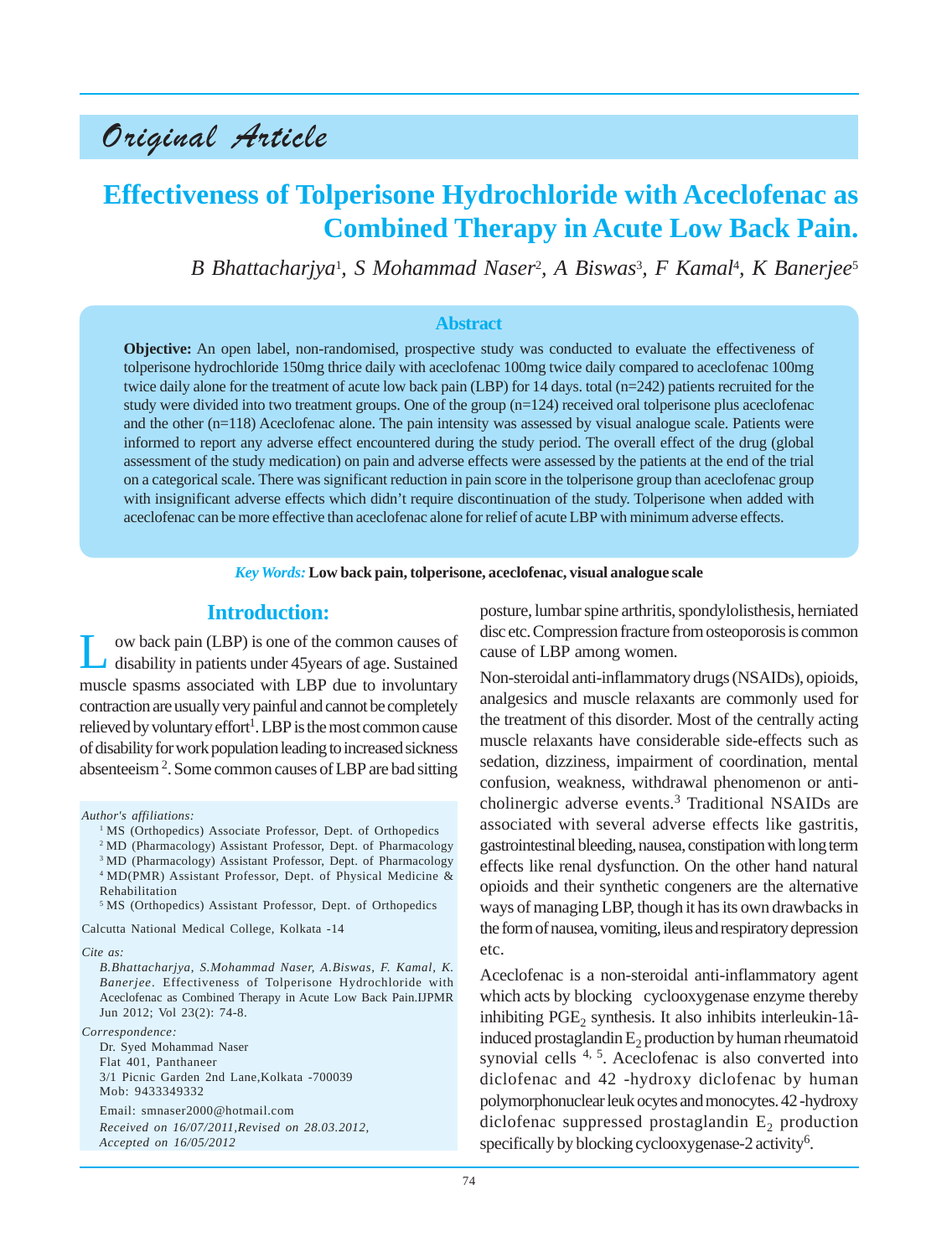Tolperisone is a centrally-acting muscle relaxant that has been in therapeutic use for more than three decades in the western world for the symptomatic treatment of spasticity and muscle spasm<sup>7, 8</sup>. It differs from other myotonolytic agents in its pharmacological properties, which mediate muscle relaxation without concomitant sedation or withdrawal phenomena<sup>9</sup>. It also blocks mono and polysynaptic reflexes by inhibiting presynaptic neurotransmitters from the primary afferent endings in a dose dependent manner at the spinal level via a combined action on voltage-gated sodium and calcium channels 9, 10.

Tolperisone increases the blood supply to skeletal muscles; this action is noteworthy since muscle contracture may compress the small blood vessels and induce ischaemia leading to release of pain stimulating compounds**11**. It causes preferential antinociceptive activity against thermal stimulation that is likely to be attributed to its local anesthetic action 12. Besides being an effective antispastic agent, tolperisone also has analgesic activity in rodents and human by the inhibition of the action potential propagation on both the A and C fibres  $^{13, 14}$ .

Earlier studies  $7,9$  done abroad concluded a better efficacy and safety of tolperisone when compared with placebo or pridinol mesylate.

Therefore it was felt necessary to conduct this study in our institute for understanding the effect of tolperisone with the following objectives: i)To compare the oral analgesic and antispastic effect of tolperisone hydrochloride with aceclofenac for treatment of acute low back pain ii) Safety evaluation: Incidences of adverse effects during the study period.

#### **Materials and Methods:**

An open label, non-randomised, prospective study was conducted at Calcutta National Medical College and Hospital, Kolkata in collaborations with the Department of Orthopaedic Surgery, Physical Medicine & Rehabilitation and Pharmacology. The total duration of the study was one year (July 2010 to June 2011). After prior approval from Institutional Ethics Committee, patient aged 20 to 60 years of both genders suffering from acute or acute exacerbation of chronic LBP were included according to inclusion/ exclusion criteria. Patient with history of major trauma or fracture, associated with other medical conditions like uncontrolled diabetes mellitus, hypertension, hepatic or renal disease etc. as well as pregnant and lactating women were excluded from the study. A sample size of (n=255) patients were calculated on the basis of Raosoft<sup>®</sup> software (www.raosoft.com © 1996-2011 by Raosoft, Inc.) with 90% confidence interval and 5% margin of error.

Patients included in the study were thoroughly counselled and explained about visual analogue scale (VAS) for pain where 0 cm denoted no/minimum imaginable pain and 10cm denoted maximum imaginable pain.

The patients were divided into two groups receiving either Tab Myotop® (tolperisone Hydrochloride -150mg, Zuventus) thrice daily plus tab. Hifenac® (aceclofenac -100mg, Intas) twice daily (n=124) or Tab. Hifenac® (Aceclofenac - 100mg) alone twice daily ( n=118) for 14 days. On initial visit the patients were examined clinically and the intensity of pain was assessed by visual analogue scale (VAS) as follows:  $0 - no$  pain, 1 to  $3 - mild$  pains, 4 to  $6 - moderate$ pain, 7 to 8 – severe pain, 9 to10 – very severe pain. Further changes in the intensity of pain were noted by VAS score of patients on  $8<sup>th</sup>$  (2<sup>nd</sup> visit) and 14<sup>th</sup> day (3<sup>rd</sup> visit) of the study. The adverse effects of study drugs were also noted during these visits. Biochemical tests (Hb%, TC, DC, ESR, uric acid, creatinine, sugar, bilirubin , SGPT, SGOT and urine for routine examination were done during screening and at the end of the trial (day 14) to assess any change in parameters.

Global assessment for effectiveness and tolerability was assessed separately by the patient at the end of therapy on day 15 on a 5-point scale of excellent, good, satisfactory, poor and very poor **<sup>15</sup>**. A Student's unpaired 't' test was used to compare the pain intensity (VAS) between the two treatment groups. Serial changes within the two study groups were assessed by repeated measure ANOVA. The p values below 0.05 were considered to be statistically significant.

#### **Results:**

Out of 255 patients enrolled, 242 patients completed the study. Total 13 patients of which (n=5) belonging to tolperisone group and  $(n = 8)$  of aceclofenac group were dropped from the study due to discontinuation of the trial. Patients who have been dropped from the study had similar age (mean=  $45.72$  yrs) and weight (mean =  $62.43$  kg) as compared to those completed the study. There was a predominance of male subjects (77.27%) among the dropouts. Since these patients (n=13) were excluded from the study at a very early stage, they were not included in final statistical analysis.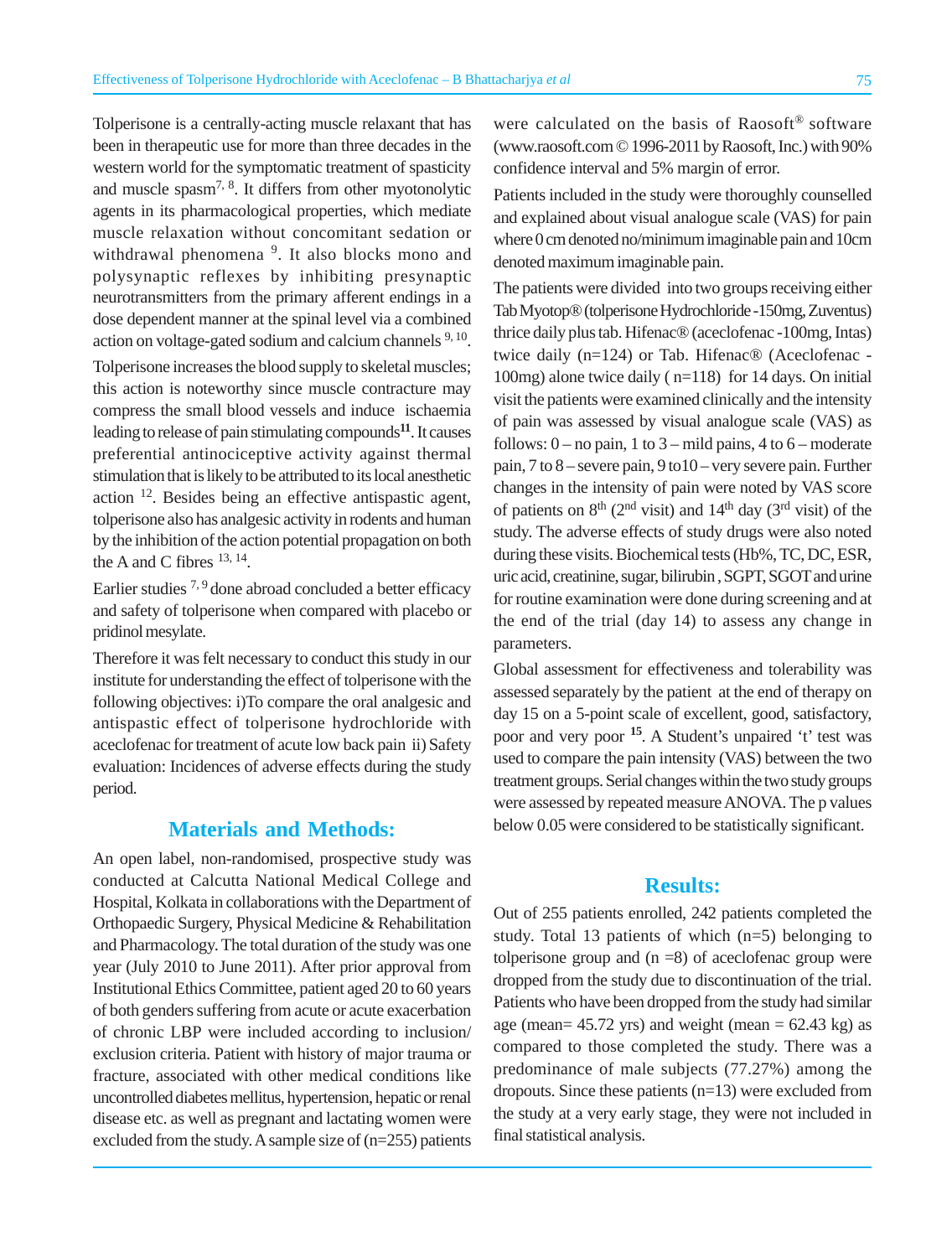

The baseline demographic characteristics were similar between the groups. Overall 59.10% (143 / 242) of patients were female (Table: 1).

| Table: 1 - Demographic Characteristics of Subjects |  |  |
|----------------------------------------------------|--|--|
|----------------------------------------------------|--|--|

| <b>Characteristics</b>        | Tolperisone<br>Hydrochloride +<br>Aceclofenac<br>$(n=124)$ | Aceclofenac<br>$(n=118)$ |
|-------------------------------|------------------------------------------------------------|--------------------------|
| $Sex(n)$ Female               | 72                                                         | 71                       |
| Male                          | 52                                                         | 47                       |
| Age, $Yr$ (mean $\pm SD$ )    | 42.53(4.5)                                                 | $44.04(5.2)*$            |
| Weight, $Kg$ (mean $\pm SD$ ) | 63.52(5.8)                                                 | $64.11(6.4)$ *           |

*\*Difference of age & weight statistically not significant*

The primary effectiveness measure was pain intensity. The overall analgesic effect of the study drugs over the period of day 0, day 8 and day 14 were measured by reduction in pain intensity using visual analogue scale.

There was significant reduction in pain score  $(p < 0.001)$ [Table: 2] when compared within the Tolperisone plus

**Table: 2** – *Mean score of vas from the baseline (n=242)*

| Assessment | Tolperisone<br>Hydrochloride+<br>Aceclofenac<br>$(n=124)$<br>$mean \pm SD$ | Aceclofenac<br>$(n=118)$<br>$(\text{mean} \pm \text{SD})$ |
|------------|----------------------------------------------------------------------------|-----------------------------------------------------------|
| Day 0      | $9.86 \pm 0.50$                                                            | $9.73 \pm 0.61$                                           |
| Day 8      | $1.86 \pm 1.02*$                                                           | $4.84 \pm 1.24$ <sup>*</sup> , <sup>a</sup>               |
| Day $15$   | $0.18 \pm 0.69*$                                                           | $4.11 \pm 1.11$ **, <sup>a</sup>                          |

*\*p< 0.001 when compared between Day 0 & Day 8, Day 8 & Day 14 of respective group*

*\*\* p= 0.004 when compared between day 8 & Day 14 of aceclofenac group*

a *p<0.001 when compared between Day 8 & Day 14 of both groups*

Aceclofenac groups between day 0, day 8 and day 14. The reduction in pain intensity score at day 8 as well as day 14 was significant  $(p < 0.001)$  in tolperisone plus aceclofenac group in comparison to Aceclofenac group ( $p= 0.004$ ). Ten patients experienced adverse effects such as nausea, vomiting, dizziness, epigastric pain etc.[Table: 3].However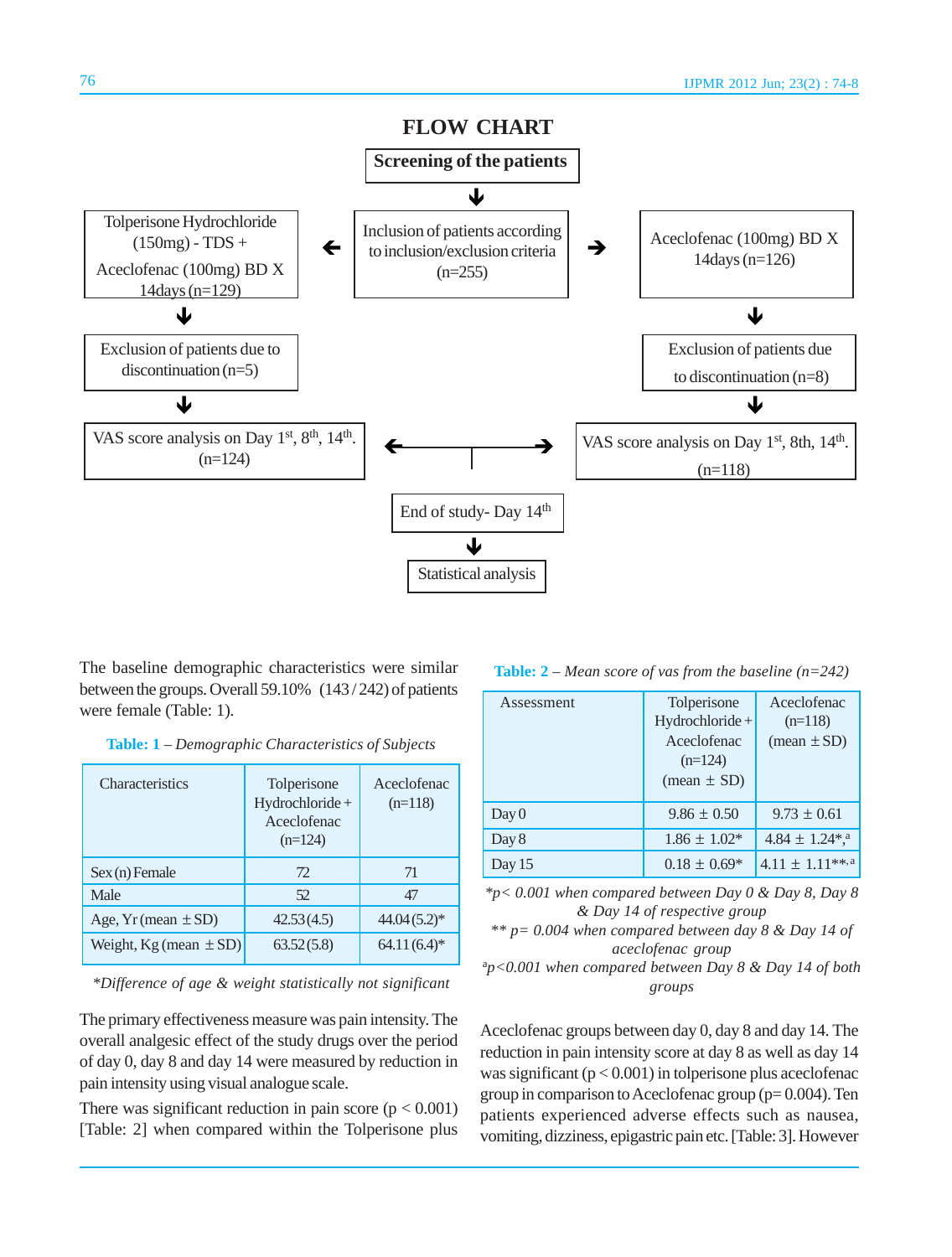| <b>Adverse Events</b>                 | Tolperisone<br>$Hydrochloride +$<br>Aceclofenac<br>$(n=124)$ | Aceclofenac<br>$(n=118)$ |
|---------------------------------------|--------------------------------------------------------------|--------------------------|
| Nausea, Vomiting                      | 3                                                            | 2                        |
| <b>Dizziness</b>                      |                                                              |                          |
| Epigastric Pain                       | 2                                                            | 2                        |
| Total No. of<br><b>Adverse Events</b> | $6(4.8\%)$                                                   | $4(3.3\%)$               |

**Table: 3** – *Adverse event profile of study drugs*

*Total No. of adverse reaction - 10(4.1%)*

none of the patients had to discontinue the drugs due to these adverse effects. No serious adverse event was reported among patients in all treatment groups. Patients of both the groups suffered similar kind of adverse effects [tolperisone plus aceclofenac  $=$  4.83% (6/124) aceclofenac 3.38% (4/118)] which was statistically insignificant.

There was no significant change in biochemical parameters both before and after the administration of study drugs.

The overall effect (global assessment of the study medication) of the combined drug therapy on the patients was assessed as 'excellent' (78.14%) of the tolperisone plus aceclofenac group where 66.42% of the patients assessed 'good' for aceclofenac alone regarding control of pain and adverse effects at the end of the trial (day 15) on a categorical scale [ Fig 2, 3].

Treatment compliance was comparable in both the treatment groups.

## **Discussion:**

From the result in terms of effectiveness, it was concluded that there was highly significant reduction in pain score in the tolperisone plus aceclofenac group  $(p < 0.001)$  when prescribed for 2 weeks in patients of acute or acute

**Fig -1:** Effect of combined drug therapy



#### **Fig -2:** Effect of aceclofenac alone



exacerbation of chronic low back pain due to various degenerative and inflammatory conditions when compared to Aceclofenac alone group [Fig 1]. This finding is comparable with the earlier results of other studies<sup>9, 16</sup> done abroad . The added advantage of combination group may be due to tolperisone induced increase in flow of blood which prevents the release of pain producing compounds due to ischaemia precipitated by contracture of skeletal muscles. The local anaesthetic action of tolperisone might have also contributed for better effectiveness. The other conclusion drawn from this study was fewer side-effects of the study drugs.

**Fig -3:** Drug effect on categorical scale.



In the present study tolperisone was well tolerated with no sedation reported by any patient during the study period. The lack of sedative side-effects in the present study also correlates well with the results of another study done earlier which has concluded that tolperisone has no sedative action and does not impair reaction time 17.

Thus it appears that addition of tolperisone with aceclofenac does not aggravate the chances of any extra adverse effects.